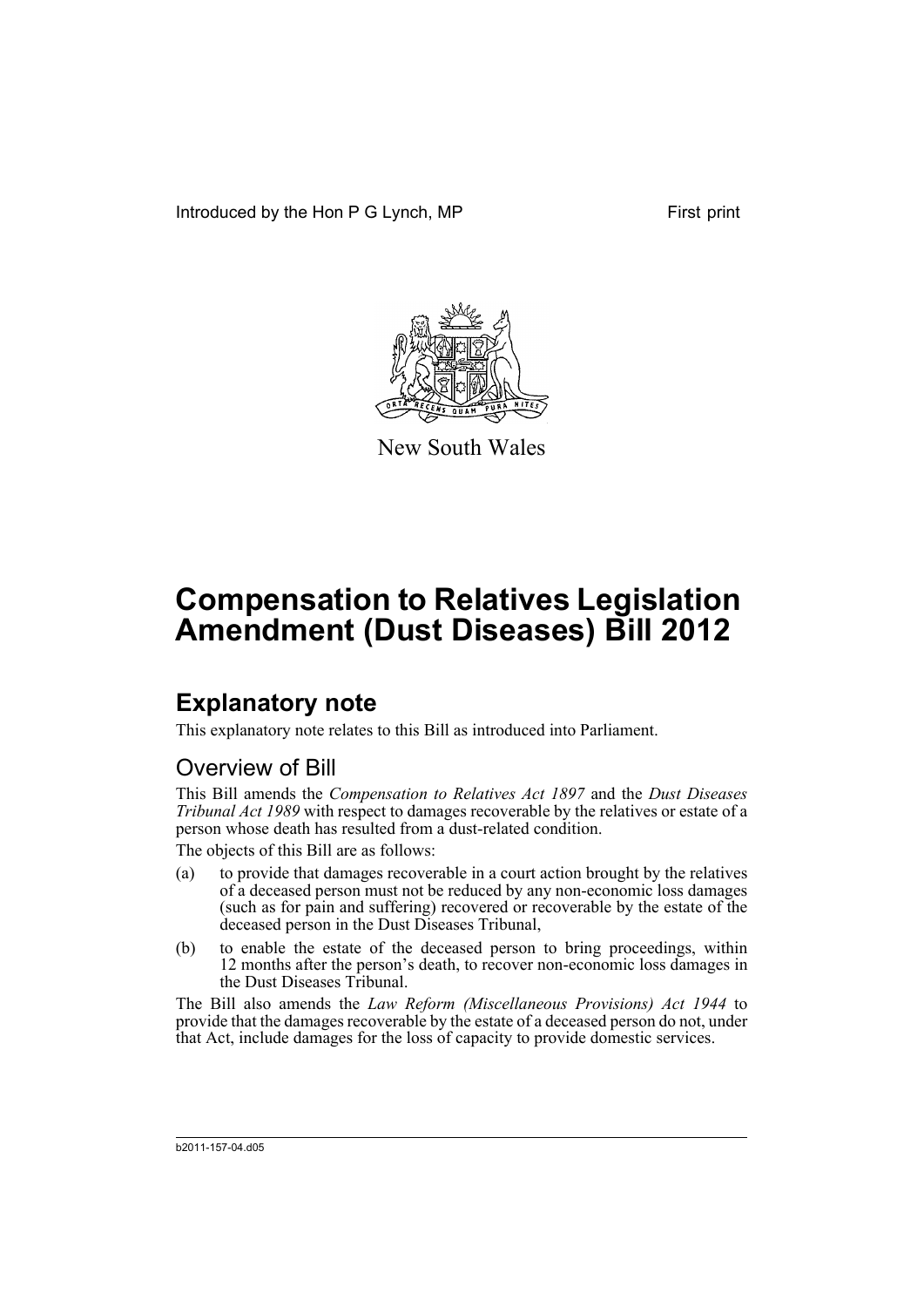Explanatory note

This Bill gives effect to the recommendations made by the New South Wales Law Reform Commission in its report entitled *Compensation to Relatives* (Report No 131).

#### Outline of provisions

**Clause 1** sets out the name (also called the short title) of the proposed Act.

**Clause 2** provides for the commencement of the proposed Act on the date of assent to the proposed Act.

**Schedule 1** makes the amendments described in the above Overview.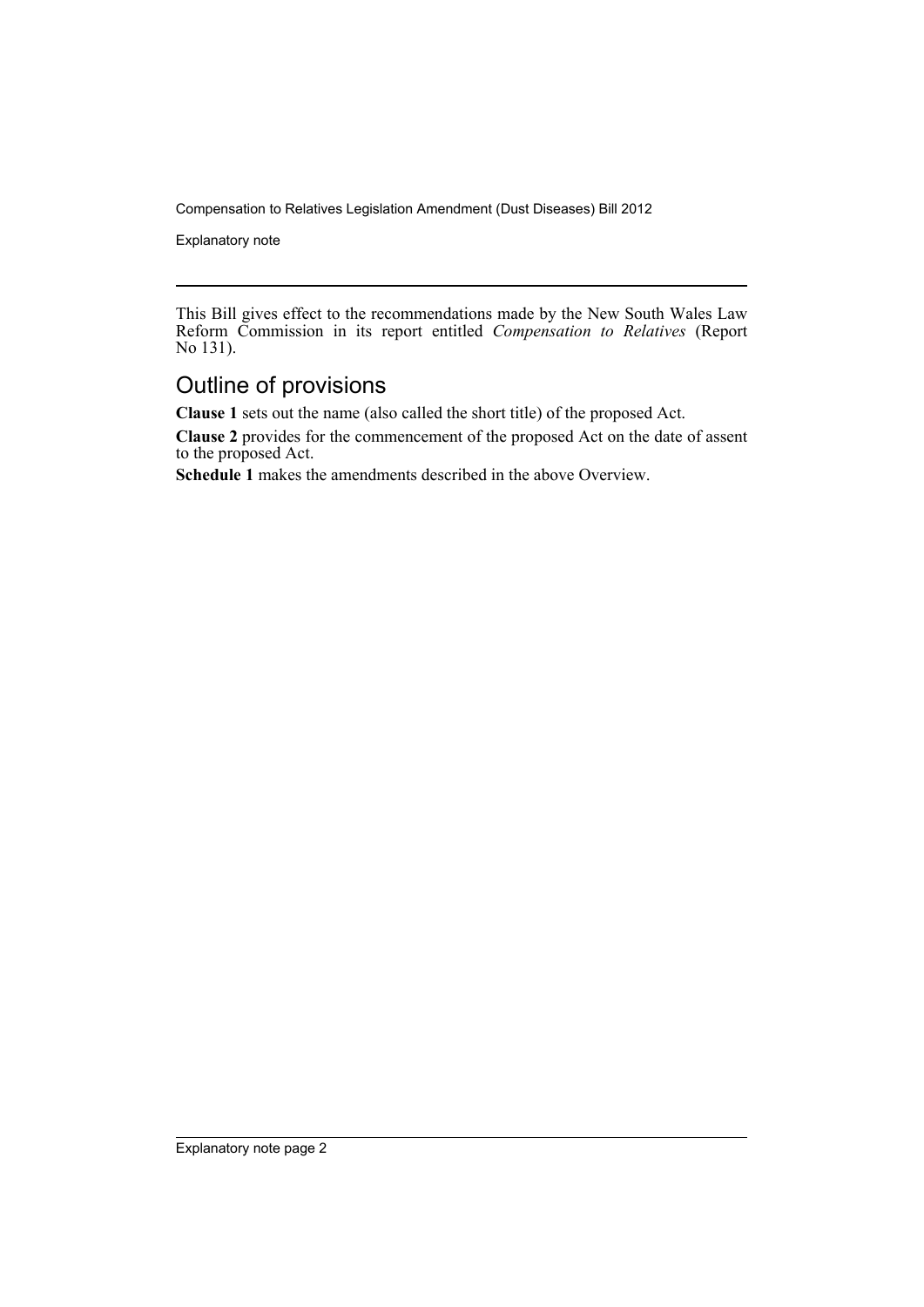Introduced by the Hon P G Lynch, MP First print



New South Wales

# **Compensation to Relatives Legislation Amendment (Dust Diseases) Bill 2012**

### **Contents**

|                       | Page |
|-----------------------|------|
| 1 Name of Act         |      |
| 2 Commencement        |      |
| Schedule 1 Amendments |      |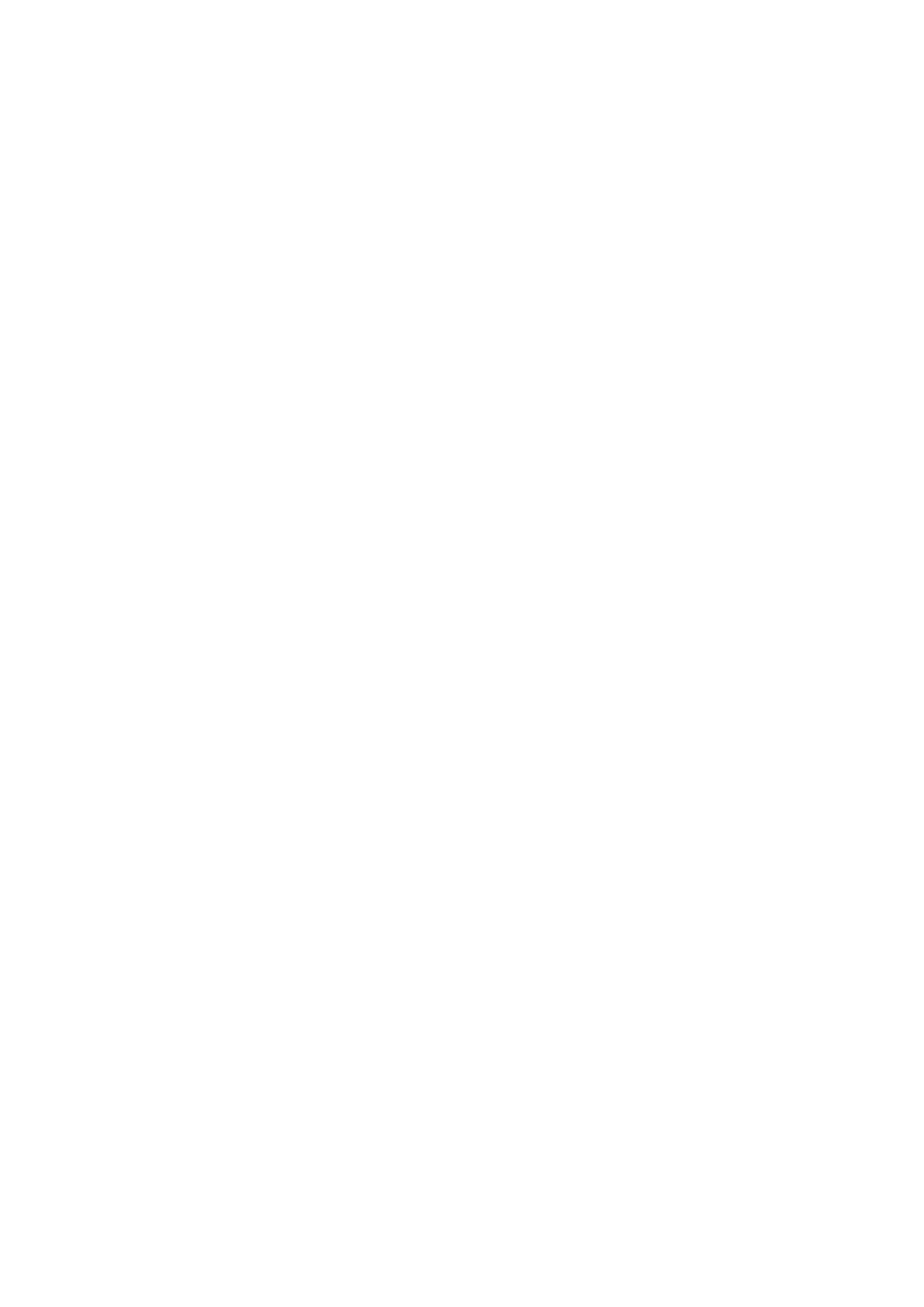

New South Wales

## **Compensation to Relatives Legislation Amendment (Dust Diseases) Bill 2012**

No , 2012

#### **A Bill for**

An Act to amend certain legislation to give effect to the recommendations of the NSW Law Reform Commission in its Report 131 Compensation to Relatives.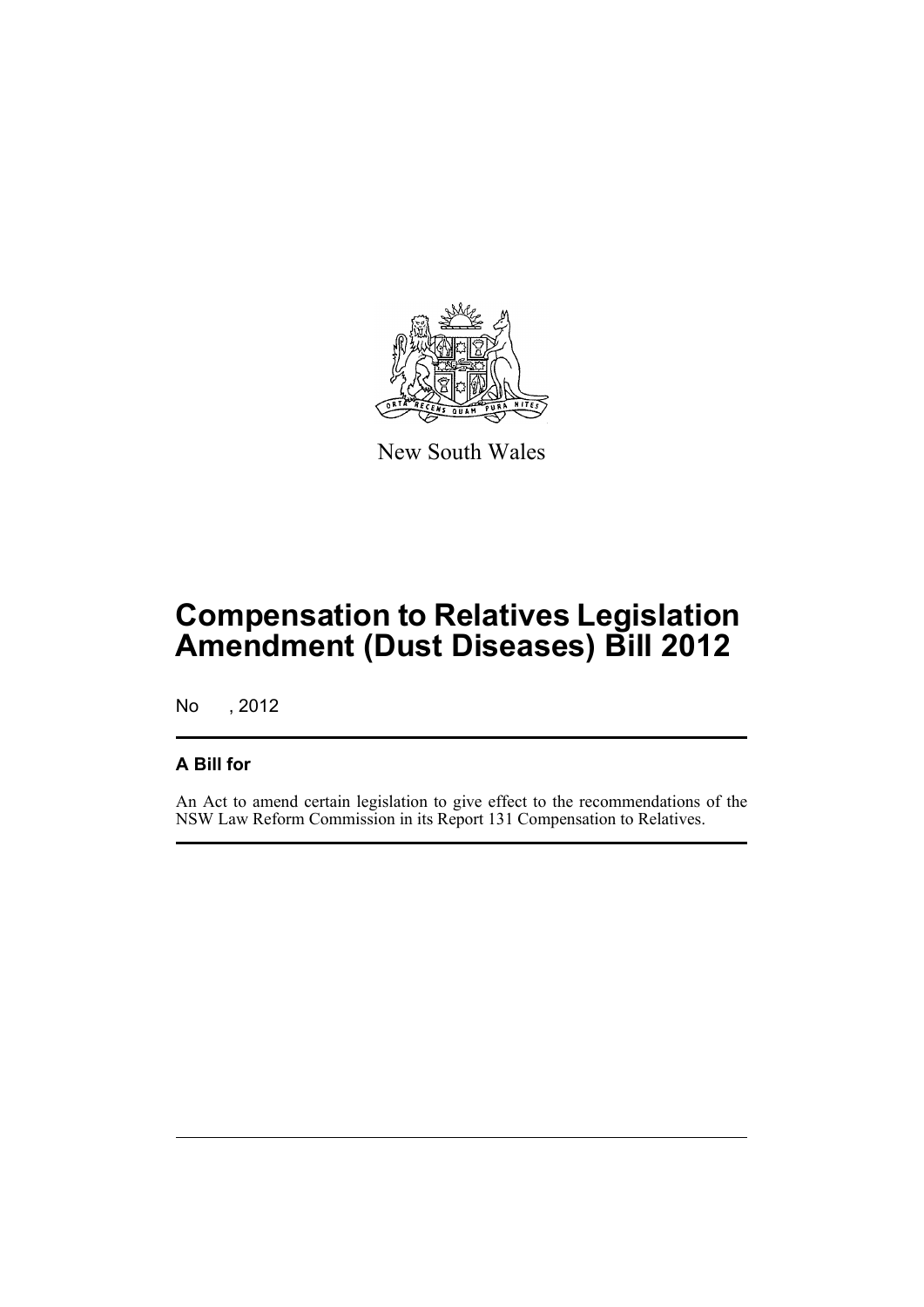<span id="page-5-1"></span><span id="page-5-0"></span>

|   | The Legislature of New South Wales enacts:                                                          |                     |
|---|-----------------------------------------------------------------------------------------------------|---------------------|
| 1 | Name of Act                                                                                         | $\overline{2}$      |
|   | This Act is the <i>Compensation to Relatives Legislation Amendment</i><br>(Dust Diseases) Act 2012. | 3<br>$\overline{4}$ |
| 2 | Commencement                                                                                        | 5                   |
|   | This Act commences on the date of assent to this Act.                                               | 6                   |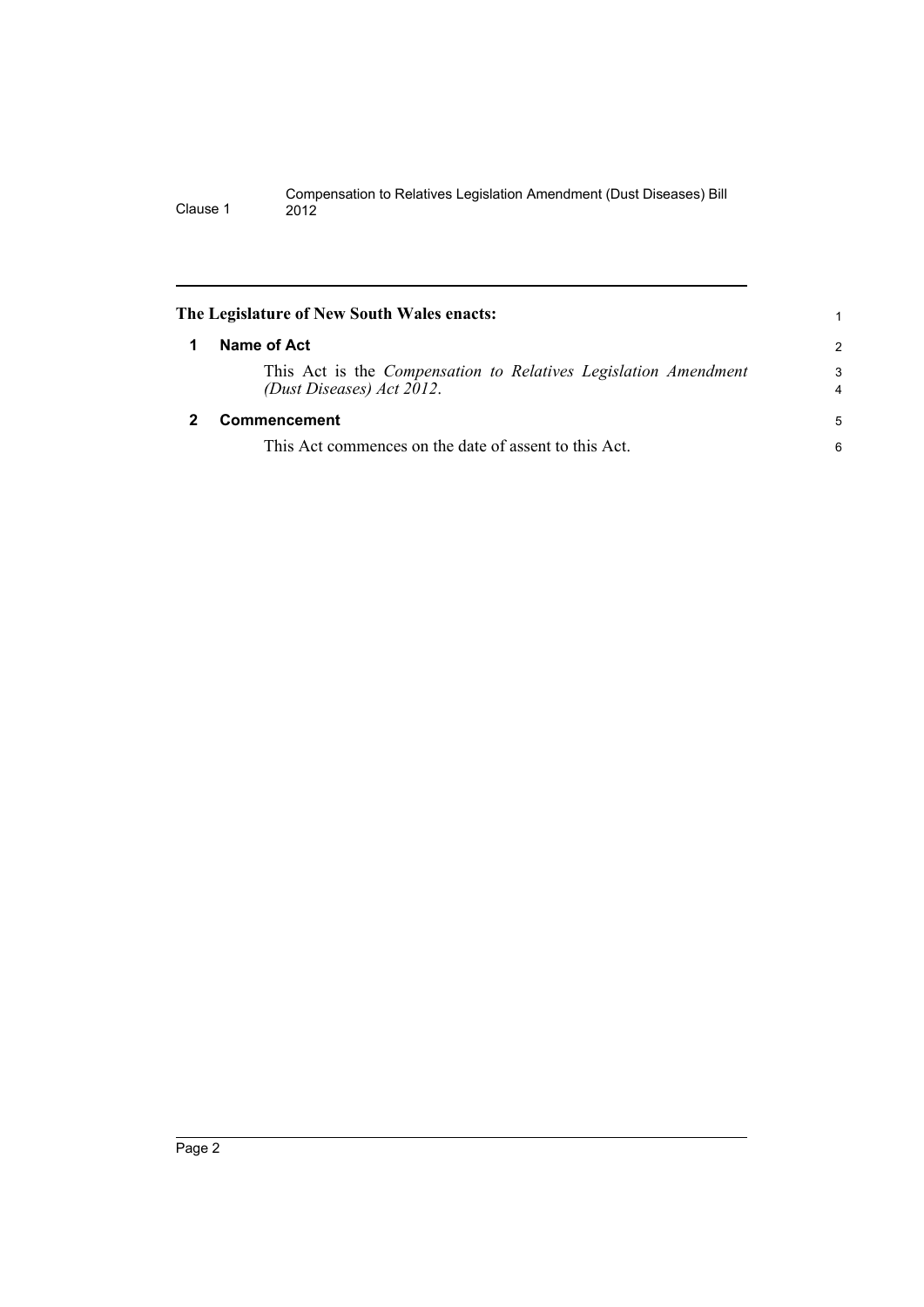Amendments Schedule 1

<span id="page-6-0"></span>

|     | <b>Schedule 1</b>                                                                                                                  |                                          | <b>Amendments</b>                                                                                                                                                                                                                                                                                                     | 1                          |  |  |
|-----|------------------------------------------------------------------------------------------------------------------------------------|------------------------------------------|-----------------------------------------------------------------------------------------------------------------------------------------------------------------------------------------------------------------------------------------------------------------------------------------------------------------------|----------------------------|--|--|
| 1.1 |                                                                                                                                    |                                          | <b>Compensation to Relatives Act 1897 No 31</b>                                                                                                                                                                                                                                                                       | 2                          |  |  |
| [1] | Section 3 An action to be maintainable against any person causing death<br>through neglect despite the death of the person injured |                                          |                                                                                                                                                                                                                                                                                                                       |                            |  |  |
|     |                                                                                                                                    | Insert at the end of section $3(3)(c)$ : |                                                                                                                                                                                                                                                                                                                       |                            |  |  |
|     |                                                                                                                                    |                                          | , or                                                                                                                                                                                                                                                                                                                  | 6                          |  |  |
|     |                                                                                                                                    |                                          | (d)<br>any damages recovered or recoverable for the benefit of<br>the estate of the deceased person under section 12B of the<br>Dust Diseases Tribunal Act 1989.                                                                                                                                                      | $\overline{7}$<br>8<br>9   |  |  |
| [2] |                                                                                                                                    | Section 3 (4)                            |                                                                                                                                                                                                                                                                                                                       | 10                         |  |  |
|     |                                                                                                                                    |                                          | Insert after section $3(3)$ :                                                                                                                                                                                                                                                                                         | 11                         |  |  |
|     |                                                                                                                                    | (4)                                      | Section 3 (3) (d), as inserted by the <i>Compensation to Relatives</i><br>Legislation Amendment (Dust Diseases) Act 2012, extends to an<br>action for damages that arises before the commencement of that<br>Act but not so as to affect any decision of a court or tribunal made<br>before that commencement.        | 12<br>13<br>14<br>15<br>16 |  |  |
| 1.2 |                                                                                                                                    |                                          | Dust Diseases Tribunal Act 1989 No 63                                                                                                                                                                                                                                                                                 | 17                         |  |  |
| [1] |                                                                                                                                    | <b>Section 12B</b>                       |                                                                                                                                                                                                                                                                                                                       | 18                         |  |  |
|     |                                                                                                                                    |                                          | Omit the section. Insert instead:                                                                                                                                                                                                                                                                                     | 19                         |  |  |
|     | 12B<br>Damages for non-economic loss after death of plaintiff                                                                      |                                          |                                                                                                                                                                                                                                                                                                                       |                            |  |  |
|     |                                                                                                                                    | (1)                                      | The purpose of this section is to enable the estate of a person<br>whose death has been caused by a dust-related condition to<br>recover damages for the person's pain or suffering, or for any<br>bodily or mental harm suffered by the person, or for curtailment<br>of the person's expectation of life, provided: | 21<br>22<br>23<br>24<br>25 |  |  |
|     |                                                                                                                                    |                                          | proceedings commenced by the person were pending<br>(a)<br>before the Tribunal at the person's death, or                                                                                                                                                                                                              | 26<br>27                   |  |  |
|     |                                                                                                                                    |                                          | proceedings are, by the filing and service of the statement<br>(b)<br>of claim and the statement of particulars, commenced by<br>the estate of the person no later than 12 months after the<br>person's death.                                                                                                        | 28<br>29<br>30<br>31       |  |  |
|     |                                                                                                                                    |                                          | Note. Section 17 (5) enables parties to be joined at any stage during the<br>proceedings.                                                                                                                                                                                                                             | 32<br>33                   |  |  |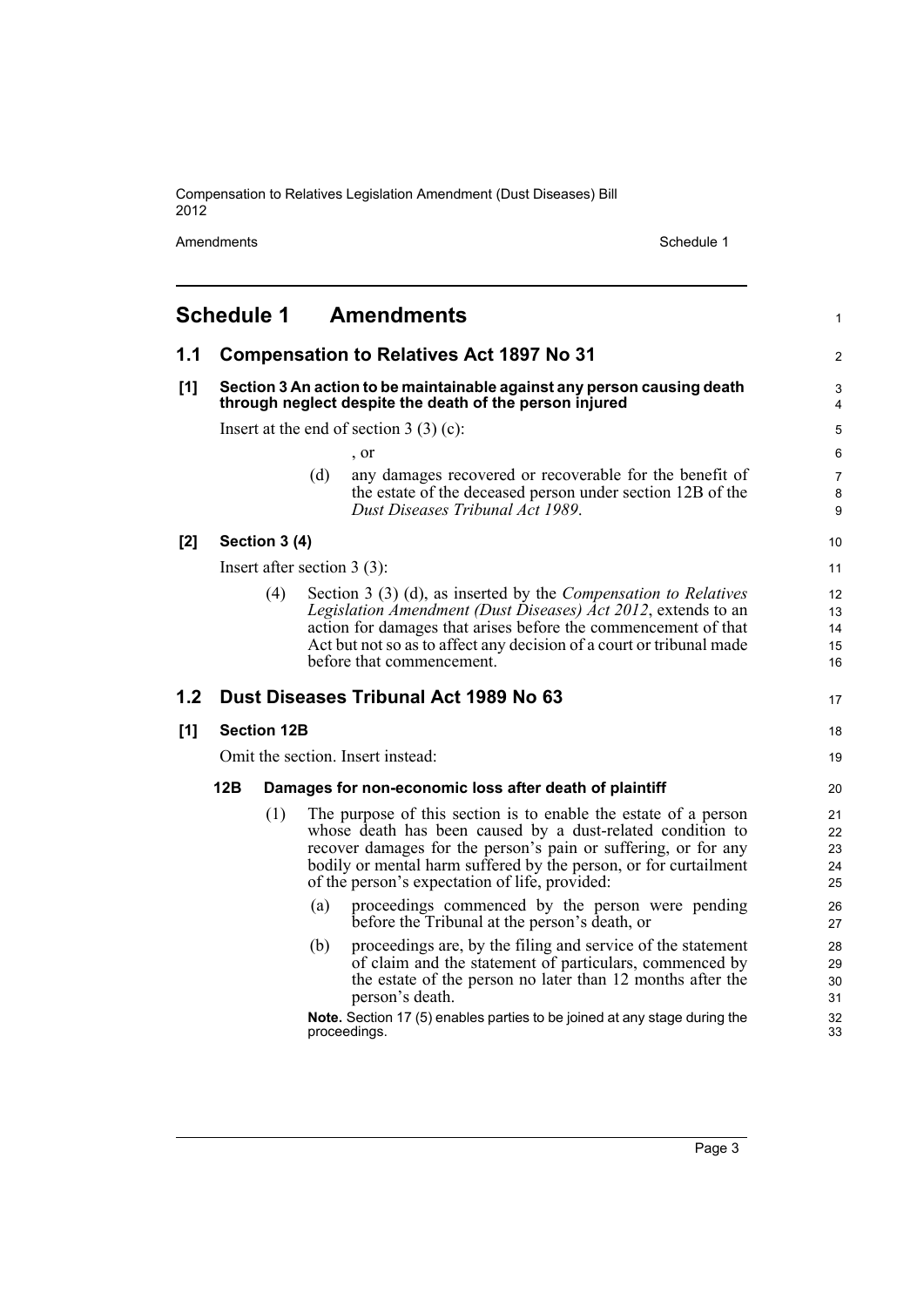Schedule 1 Amendments

|     | (2)<br>Section 2 (2) (d) of the <i>Law Reform (Miscellaneous Provisions)</i><br><i>Act 1944</i> does not apply in relation to: |                                      |                                                                                                                                                                                                                                                                                                                  | $\mathbf{1}$<br>$\overline{2}$      |
|-----|--------------------------------------------------------------------------------------------------------------------------------|--------------------------------------|------------------------------------------------------------------------------------------------------------------------------------------------------------------------------------------------------------------------------------------------------------------------------------------------------------------|-------------------------------------|
|     |                                                                                                                                | (a)<br>$\alpha$                      | proceedings commenced by a person before his or her<br>death and pending before the Tribunal at his or her death,                                                                                                                                                                                                | $\ensuremath{\mathsf{3}}$<br>4<br>5 |
|     |                                                                                                                                | (b)                                  | proceedings commenced by the estate of the person, by the<br>filing and service of the statement of claim and the<br>statement of particulars, no later than 12 months after the<br>person's death,                                                                                                              | 6<br>$\overline{7}$<br>8<br>9       |
|     | where the cause of action is for damages in respect of a<br>dust-related condition.                                            |                                      | 10<br>11                                                                                                                                                                                                                                                                                                         |                                     |
|     | (3)                                                                                                                            | proceedings                          | This section, as substituted by the <i>Compensation to Relatives</i><br>Legislation Amendment (Dust Diseases) Act 2012, extends to<br>Tribunal<br>the<br>commenced before<br>in<br>the<br>commencement of that Act but not so as to affect any decision of<br>a court or tribunal made before that commencement. | 12<br>13<br>14<br>15<br>16          |
| [2] |                                                                                                                                |                                      | Schedule 3 Savings, transitional and other provisions                                                                                                                                                                                                                                                            | 17                                  |
|     |                                                                                                                                | Insert at the end of clause $1(1)$ : |                                                                                                                                                                                                                                                                                                                  | 18                                  |
|     |                                                                                                                                | Diseases) Act 2012                   | Compensation to Relatives Legislation Amendment (Dust                                                                                                                                                                                                                                                            | 19<br>20                            |
| 1.3 |                                                                                                                                |                                      | Law Reform (Miscellaneous Provisions) Act 1944 No 28                                                                                                                                                                                                                                                             | 21                                  |
| [1] |                                                                                                                                |                                      | Section 2 Effect of death on certain causes of action                                                                                                                                                                                                                                                            | 22                                  |
|     | Insert at the end of section $2(2)(a)(ii)$ :                                                                                   |                                      | 23                                                                                                                                                                                                                                                                                                               |                                     |
|     |                                                                                                                                |                                      | , or                                                                                                                                                                                                                                                                                                             | 24                                  |
|     |                                                                                                                                | (iii)                                | any damages for the loss of the capacity of the<br>person to provide domestic services during such<br>time after the person's death as the person would<br>have survived but for the act or omission which<br>gives rise to the cause of action,                                                                 | 25<br>26<br>27<br>28<br>29          |